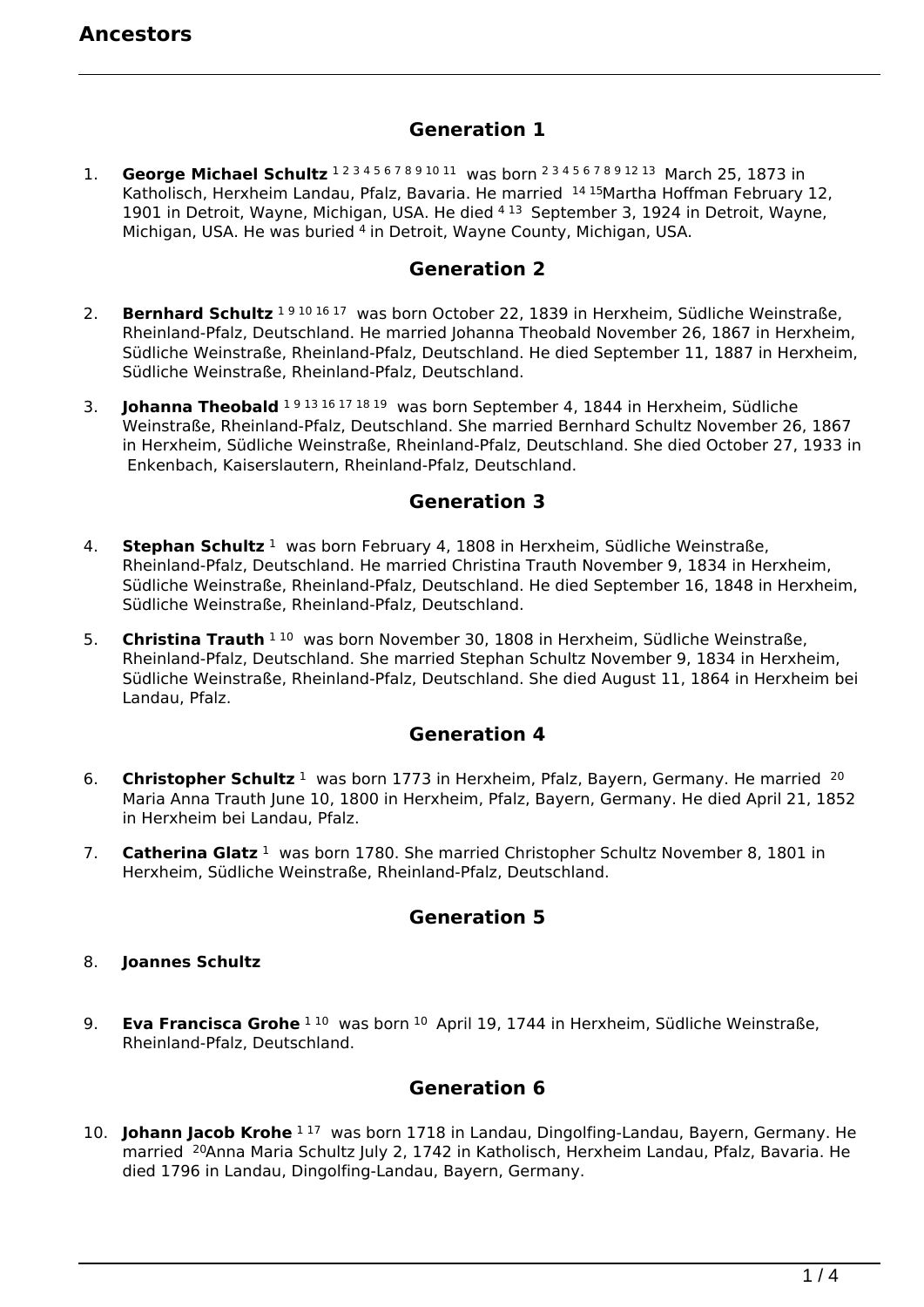11. **Anna Maria Schultz** <sup>1 10 17</sup> was born December 18, 1718 in Landau, Stadt Landau, Rheinland-Pfalz, Germany. She married <sup>20</sup>Johann Jacob Krohe July 2, 1742 in Katholisch, Herxheim Landau, Pfalz, Bavaria. She died December 26, 1796 in Landau, Stadt Landau, Rheinland-Pfalz, Germany.

## **Generation 7**

- 12. **Rupert Krohe**<sup>1</sup> He died 1738.
- 13. **Joannes Jacobus Schultz**<sup>1</sup> was born July 13, 1684 in Landau, Dingolfing-Landau, Bayern, Germany. He married Anna Barbara Metz November 15, 1717 in Hayna, Bayern, Germany. He died June 17, 1724 in Landau, Dingolfing-Landau, Bayern, Germany.
- 14. **Anna Barbara Metz** <sup>1</sup> was born December 13, 1684 in Hayna, Bayern, Germany. She married Joannes Jacobus Schultz November 15, 1717 in Hayna, Bayern, Germany. She died November 17, 1734 in Bayern, Germany.

## **Generation 8**

- 15. **Johann Jakob Schultz** <sup>1</sup> was born December 4, 1659 in Landau, Stadt Landau, Rheinland-Pfalz, Germany. He married Margaretha Ott April 13, 1682 in Landau, Stadt Landau, Rheinland-Pfalz, Germany. He died 1700.
- 16. **Margaretha Ott** <sup>1</sup> was born 1660 in Herxheim, Bayern, Germany. She married Johann Jakob Schultz April 13, 1682 in Landau, Stadt Landau, Rheinland-Pfalz, Germany. She died November 9, 1700 in Landau, Stadt Landau, Rheinland-Pfalz, Germany.
- 17. **Hans Jerg Metz** <sup>1</sup> was born 1660 in Herxheim, Bad Durkheim, Rheinland-Pfalz, Germany. He married Anna Maria Metz 1680 in Bayern, Germany. He died June 2, 1718 in Herxheim, Bad Durkheim, Rheinland-Pfalz, Germany.
- 18. **Barbara deGuerre** 1 was born 1660 in Hayna, Pfalz, Bayern, Germany. She married Hans Jerg Metz June 14, 1683 in Bayern, Germany.

# **Generation 9**

- 19. **Johann Hans Ott** 1 <sup>10 17 21 22</sup> was born 1604 in Germany. He married Maria Held 1640 in Bühl, Amberg-Sulzbach, Bayern, Germany. He died August 24, 1700 in Herzheim, Pfalz, Bayern, Germany.
- 20. **Maria Held** <sup>1 10</sup> was born 1622 in Bad, Lindau, Bayern, Germany. She married Johann Hans Ott 1640 in Bühl, Amberg-Sulzbach, Bayern, Germany. She died about 1690 in Stammbach, Hof, Bayern, Germany.
- 21. **Joachim Metz** <sup>1</sup> was born 1633 in Hayna, Delitzsch, Sachsen, Germany. He married Margartha Keedel April 3, 1608 in Evangelisch, Landau In Pfalz Stadt, Pfalz, Bavaria. He died 1699 in Hayna, Delitzsch, Sachsen, Germany.
- 22. **Margartha Keedel** <sup>1</sup> was born 1620 in Hayna, Delitzsch, Sachsen, Germany. She married Joachim Metz April 3, 1608 in Evangelisch, Landau In Pfalz Stadt, Pfalz, Bavaria. She died in Hayna, Delitzsch, Sachsen, Germany.

# **Generation 10**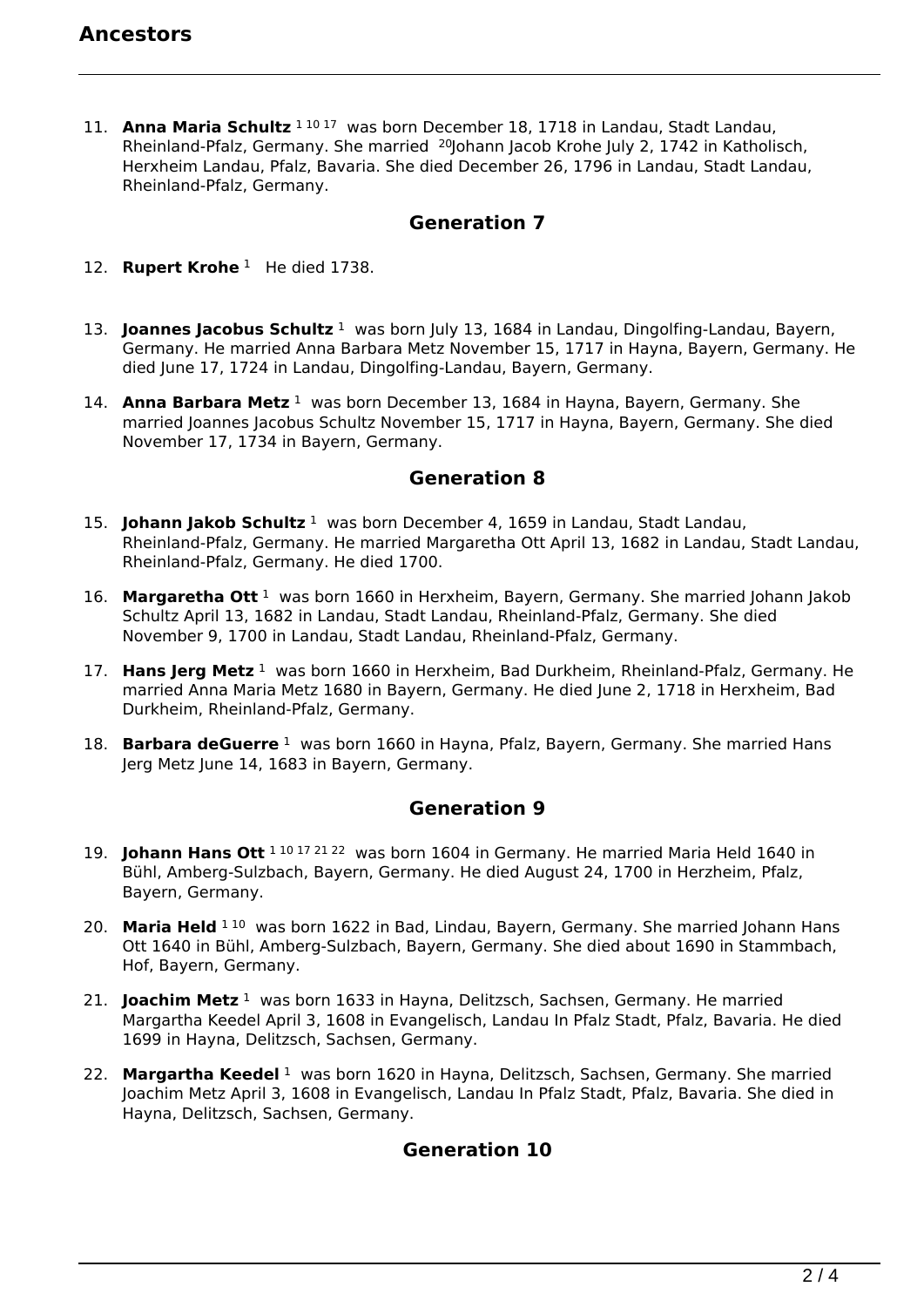- 23. **Hans Jacob Metz** 1 10 17 was born 1600 in Hayna, Delitzsch, Sachsen, Germany. He died 1655 in Hayna, Delitzsch, Sachsen, Germany.
- 24. **Margreth Nordwein** 1 <sup>10</sup> was born 1620 in Hayna, Delitzsch, Sachsen. She died in Hayna, Delitzsch, Sachsen.

# **Generation 11**

- 25. Kilian Metz<sup>110</sup> was born 1580 in Heristal, Liege, Belgium. He died July 18, 1641 in Remiremont, Vosges, Lorraine, France.
- 26. **Anna Cattarinae Schmidt** <sup>1 10</sup> was born in Heristal, Liege, Belgium. She died in Old, Sachsen, Germany.
- 27. **Niclass Nordwein** 1 10 17